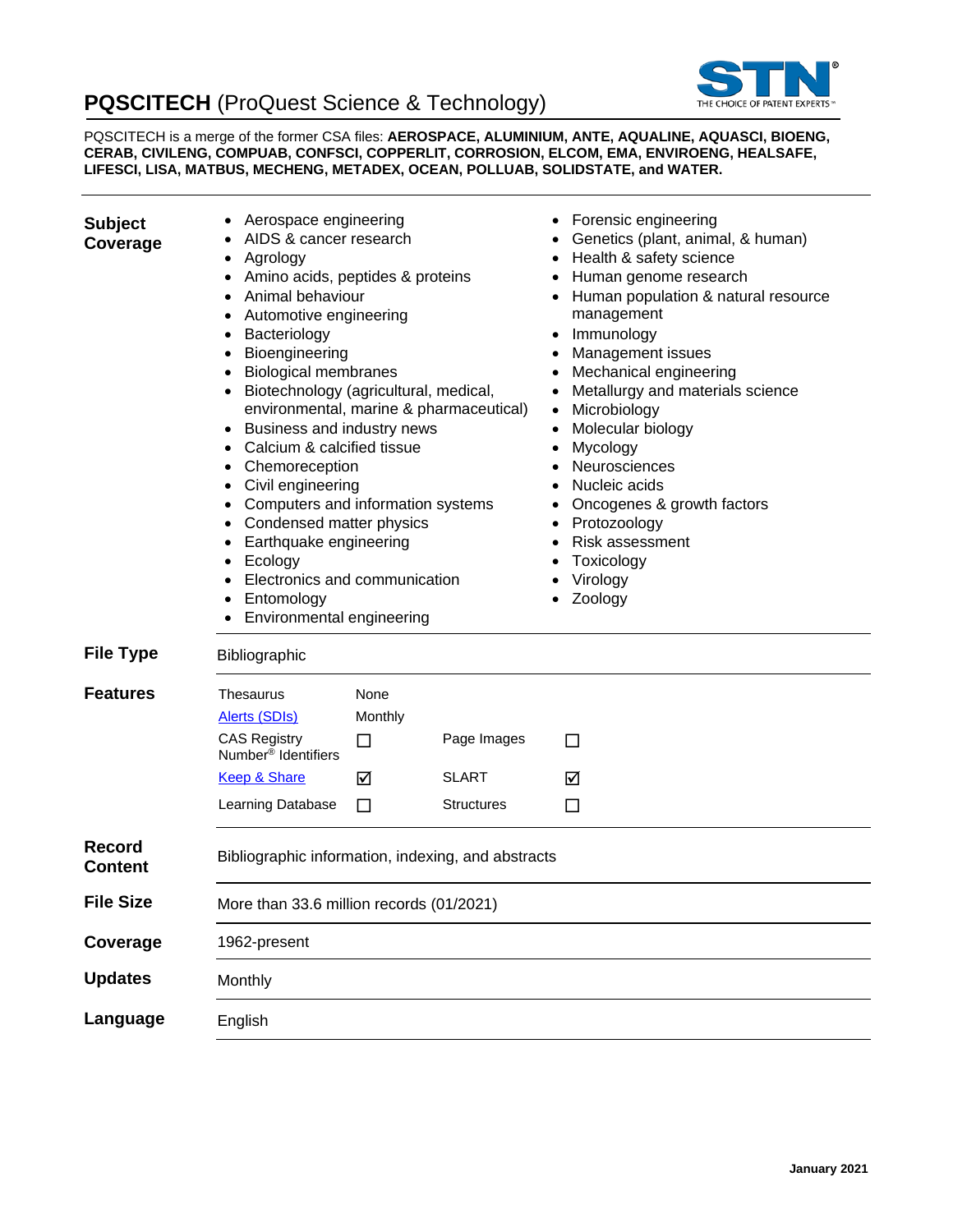| <b>Database</b><br><b>Producer</b> | <b>ProQuest LLC</b><br>789 E. Eisenhower Parkway<br>P.O. Box 1346<br>Ann Arbor, MI 48106-1346<br><b>USA</b><br>Phone: +1 734 761 4700<br>www.proquest.com<br>Copyright Holder: ProQuest LLC,                                                                                                                | for file segment Copper Data Center: Copper Dev. Assn Inc                                                                                                                                                                                                                                                                                                                                                                                 |
|------------------------------------|-------------------------------------------------------------------------------------------------------------------------------------------------------------------------------------------------------------------------------------------------------------------------------------------------------------|-------------------------------------------------------------------------------------------------------------------------------------------------------------------------------------------------------------------------------------------------------------------------------------------------------------------------------------------------------------------------------------------------------------------------------------------|
| <b>Database</b><br><b>Supplier</b> | <b>FIZ Karlsruhe</b><br><b>STN Europe</b><br>P.O. Box 2465<br>76012 Karlsruhe<br>Germany<br>Phone: +49-7247-808-555<br>+49-7247-808-259<br>Fax:<br>Email: helpdesk@fiz-karlsruhe.de                                                                                                                         |                                                                                                                                                                                                                                                                                                                                                                                                                                           |
| <b>Sources</b>                     | Journals, Patents (until 2016), Conferences, Books                                                                                                                                                                                                                                                          |                                                                                                                                                                                                                                                                                                                                                                                                                                           |
| <b>User Aids</b>                   | <b>STNGUIDE</b>                                                                                                                                                                                                                                                                                             | Online Helps (HELP DIRECTORY lists all help messages available)                                                                                                                                                                                                                                                                                                                                                                           |
| <b>Clusters</b>                    | AEROTECH<br><b>AGRICULTURE</b><br>ALLBIB<br><b>AUTHORS</b><br><b>BIOSCIENCE</b><br><b>BUSINESS</b><br><b>CHEMENG</b><br><b>CHEMISTRY</b><br><b>COMPANIES</b><br><b>COMPUTER</b><br><b>CONSTRUCTION</b><br><b>COPRSOURCE</b><br><b>ELECTRICAL</b><br><b>ENVIRONMENT</b><br><b>FUELS</b><br><b>GEOSCIENCE</b> | HEALTH<br><b>HPATENTS</b><br><b>HUMANITIES</b><br><b>MATERIALS</b><br><b>MEDICINE</b><br><b>MEETINGS</b><br><b>METALS</b><br><b>MOBILITY</b><br><b>PATENTS</b><br>PHARMACOLOGY<br><b>PHYSICS</b><br><b>POLYMERS</b><br><b>RFTOOLS</b><br><b>SAFETY</b><br><b>TOXICOLOGY</b><br><b>STN Database Cluster Information:</b><br>http://www.stn-<br>international.com/en/customersupport/customer-<br>support#cluster+%7C+subjects+%7C+features |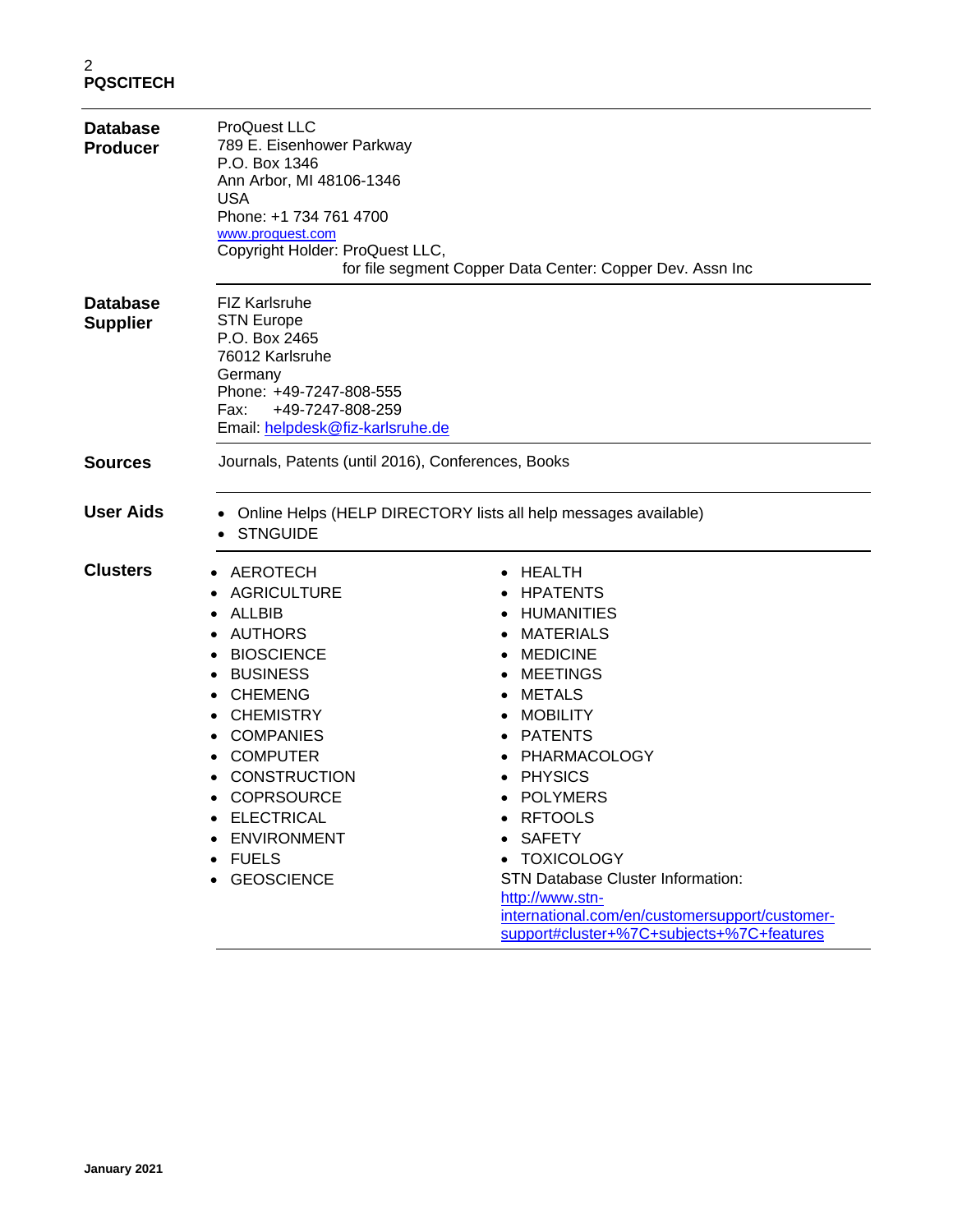# **Search and Display Field Codes**

Fields that allow left truncation are indicated by an asterisk (\*). **General Search Fields**

| <b>Search Field Name</b>                                                                                                                                                                                                                                   | <b>Search</b><br>Code                                                        | <b>Search Examples</b>                                                                                                                                                                          | <b>Display</b><br><b>Codes</b>                                                                     |
|------------------------------------------------------------------------------------------------------------------------------------------------------------------------------------------------------------------------------------------------------------|------------------------------------------------------------------------------|-------------------------------------------------------------------------------------------------------------------------------------------------------------------------------------------------|----------------------------------------------------------------------------------------------------|
| Basic Index* (contains single<br>words from the abstract (AB),<br>controlled term (CT), title (TI)<br>and uncontrolled terms (UT)<br>fields)                                                                                                               | None<br>or<br>/BI                                                            | S INDUSTRIAL MEASUREMENT<br>S MANAGEMENT(L)TEAM<br>S ?SPECTRA?                                                                                                                                  | AB, CT, TI, UT                                                                                     |
| Abstract*<br><b>Accession Number</b><br>Alloy Indexing Term (6)<br>Author (includes inventor)<br>Availability (1,7)<br>Classification Code (2,6)                                                                                                           | /AB<br>/AN<br>/ALI<br>/AU<br>/AV<br>/CC                                      | S MULTISENSOR/AB<br>S 2004000021/AN<br>S ALUSTAR/ALI<br>S MAN, ?/AU<br>S MAN C S/AU<br>S BRITISH LIBRARY<br>S AIRCRAFT COMMUNICATIONS/CC                                                        | AB<br>AN<br>ALI<br><b>AU</b><br>AV<br>CC                                                           |
| <b>Classification Code Alloy</b><br><b>Corporate Source</b><br>(incl. author's affiliation) (2,6)                                                                                                                                                          | /CCA<br>/CS                                                                  | S MANGANESE STEELS/CCA<br>S MANCHESTER AIRPORT/CS                                                                                                                                               | <b>CCA</b><br><b>CS</b>                                                                            |
| <b>Controlled Term</b><br><b>Controlled Word</b><br>Digital Object Identifier<br>Document Number<br>Document Type<br>(code and text)                                                                                                                       | /CT<br>/CW<br>/FTDOI<br>/DN<br>/DT<br>(or $/TC$ )                            | S ANAEROBIC DIGESTION/CT<br>S MANGANESE/CW<br>S LO.2514/1.46731/FTDOI<br>S 100014/DN<br>S CONFERENCE ARTICLE/DT<br>S CA/DT                                                                      | <b>CT</b><br><b>CT</b><br>FTDOI, SO<br>DN<br>DT                                                    |
| Entry Date (3)<br>E-mail Address (2,6)<br><b>Field Availability</b><br>File Segment                                                                                                                                                                        | /ED<br>/EML<br>/FA<br>/FS                                                    | S ED>28 JUL 2012<br>S MANEY@MANEY.CO.UK/EML<br>S AB/FA<br>S AH/FS AND L1<br>S METADEX?/FS AND L2                                                                                                | ED<br>EML, SO<br><b>FA</b><br><b>FS</b>                                                            |
| <b>International Standard</b><br>(Document) Number<br>(ISBN and ISSN)                                                                                                                                                                                      | /ISN                                                                         | S 0945-0084/ISN                                                                                                                                                                                 | ISN, SO                                                                                            |
| Inventor (6)<br>Journal Title<br>Language (ISO code and text)<br>Meeting Date (3,4,6)<br>Meeting Location (2,4,6)<br>Meeting Organization (2,4,6)<br><b>Meeting Title</b><br>(includes meeting date and<br>location) (6)                                   | /IN<br>/JT<br>/LA<br>/MD<br>/ML<br>/MO<br>/MT                                | S NELSON ADAM/IN<br>S ARCHITECTURAL DESIGN/JT<br>S L1 NOT ENGLISH/LA<br>S MD=JAN 2012<br>S AACHEN/ML<br>S BIOCHEMICAL SOCIETY/MO<br>S MICROOPTICS CONFERENCE/MT                                 | IN<br>JT, SO<br>LA<br>MD, SO<br>ML, SO<br>MO, SO<br>MT, SO                                         |
| Meeting Year (3,4,6)<br>Note $(6)$<br>Number of Report (6)<br>Patent Assignee (2,6)<br>Patent Country (5,6)<br>Patent Number (5,6)<br><b>Physical Properties</b><br>Publication Date (3)<br>Publication Year (3)<br>Publisher<br>Publisher Item Identifier | /MY<br>/NTE<br>/NR<br>/PA<br>/PC<br>/PN<br>/PHP<br>/PD<br>/PY<br>/PB<br>/PUI | S MY=2010<br>S PAPER PRESENTED/NTE<br>S 1251/NR<br>S BASF/PA<br>S US/PC<br><b>S US239/PN</b><br>S DEN/PHP (5A) PLATINUM<br>S JAN 2001-MAY 2001/PD<br>S PY>=1999<br>S DOBBS/PB<br>S SNDE1743/PUI | MY, SO<br><b>NTE</b><br><b>NR</b><br>PA<br>PI<br>PI<br>AB, TI<br>PD, SO<br>PY, SO<br>PB, SO<br>PUI |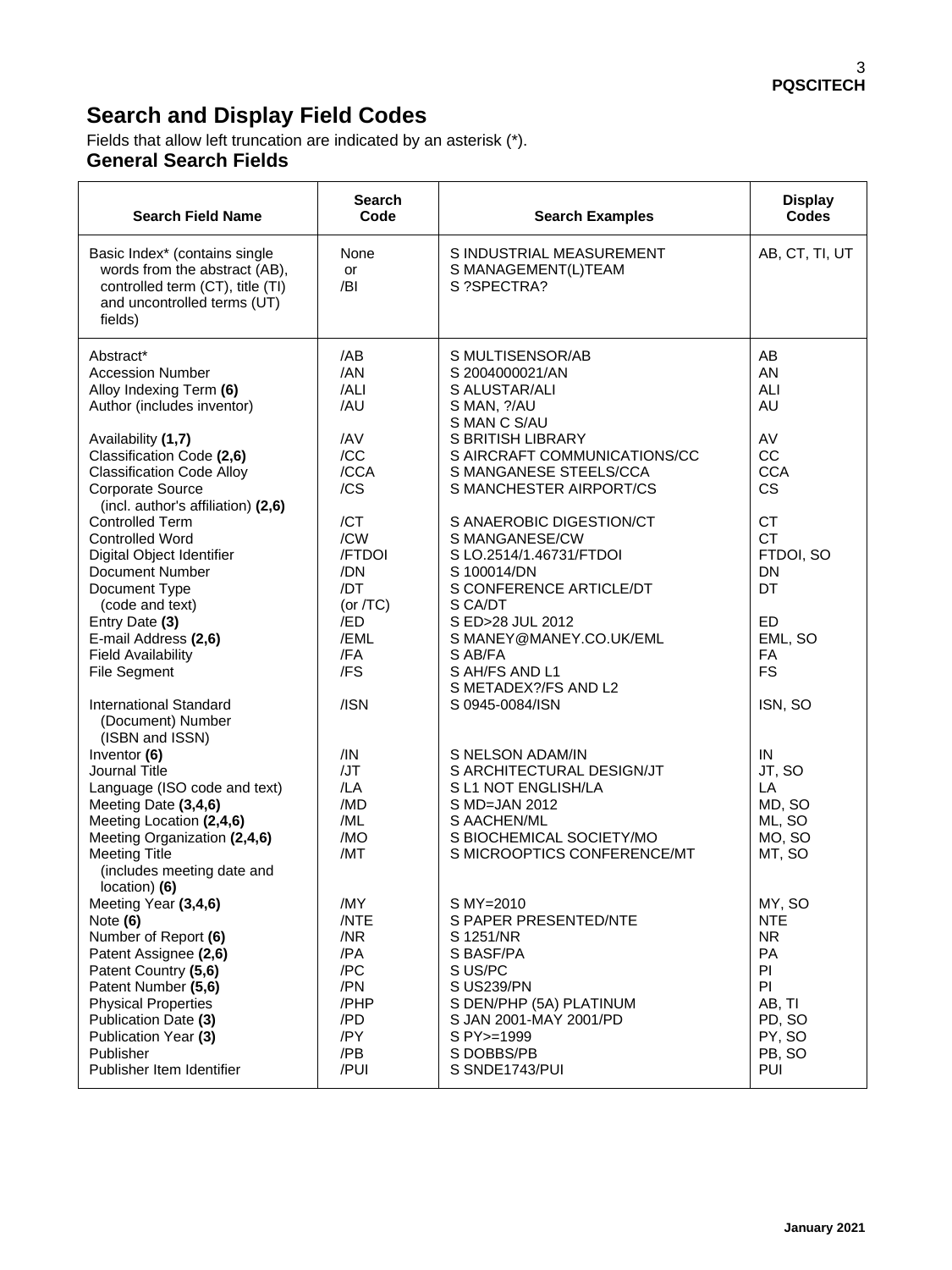# **Search and Display Field Codes (cont'd)**

| <b>Search Field Name</b>                                                                                                                                                                                                                                                                                         | <b>Search</b><br>Code       | <b>Search Examples</b>                                                                                                               | <b>Display</b><br><b>Codes</b> |
|------------------------------------------------------------------------------------------------------------------------------------------------------------------------------------------------------------------------------------------------------------------------------------------------------------------|-----------------------------|--------------------------------------------------------------------------------------------------------------------------------------|--------------------------------|
| Reference Count (3,6)                                                                                                                                                                                                                                                                                            | /REC<br>(or $/RE.CNT$ )     | $S$ REC=5                                                                                                                            | REC, SO                        |
| Source (contains journal titles,<br>other higher level titles,<br>publisher and place of<br>publication, meeting information<br>collation information (volume,<br>issue, pages), ISSN, ISBN,<br>patent and application<br>information, reference count,<br>and publication year, URL and<br>email addresses) (6) | /SO                         | S FOUNDRYMAN/SO AND 1999/SO<br>S ELSEVIER/SO<br>S MATERIALS/SO AND 230/SO<br>SICPJ 2012/SO<br>S EUROPEAN PATENT/SO<br>S EP00325S1/SO | <sub>SO</sub>                  |
| Summary Language<br>$(ISO code and text)$ (6)                                                                                                                                                                                                                                                                    | /SL                         | S DA/SL                                                                                                                              | SL                             |
| Title*<br>Update Date (3)<br>Uniform Resource Locator (2)<br>Word Count, Title (3)                                                                                                                                                                                                                               | /TI<br>/UP<br>/URL<br>/WC.T | S GAS NITRIDING/TI<br>S UP>JULY 2012<br>S CAMBRIDGE/URL<br>$S$ WC.T<10 AND L1                                                        | ΤI<br>ED.<br>URL, SO<br>WC.T   |

**(1)** Field available for file segment LISA only.

**(2)** Search with implied (S) proximity is available in this field.

**(3)** Numeric search field that may be searched using numeric operators or ranges.

**(4)** Field available for file segment CPI only.

**(5)** Patent Numbers are standardized for CA, GB, and US patents.

**(6)** Field available until 2016.

**(7)** Field available until 2015.

### **Property Fields1)**

In PQSCITECH a numeric search for a specific set of physical properties (/PHP) is available within the title and abstract fields. The numeric values are not displayed as single fields, but highlighted within the hit displays.

Use EXPAND/PHP to search for all available physical properties. A search with the respective field codes will be carried out in the abstract and title fields. The /PHP index contains a complete list of codes and related text for all physical properties available for numeric search.

| Field<br>Code | <b>Property</b>                | Unit                 | Symbol            | <b>Search Examples</b>       |
|---------------|--------------------------------|----------------------|-------------------|------------------------------|
| /AOS          | Amount of substance            | Mol                  | mol               | S 10/AOS                     |
| /BIR          | <b>Bit Rate</b>                | Bit/Second           | bit/s             | S 330/BIR                    |
| /BIT          | Stored Information             | Bit                  | Bit               | S BIT > 3 MEGABIT            |
| /CAP          | Capacitance                    | Farad                | F                 | S 1-10 MF/CAP                |
| /CDN          | <b>Current Density</b>         | Ampere/Square Meter  | A/m <sup>2</sup>  | S CDN>10 A/M**2              |
| /CMOL         | Molarity, Molar                | Mol/Liter            | mol/L             | S UREA/BI (S) 2/CMOL         |
|               | Concentration                  |                      |                   |                              |
| /CON          | Conductance                    | Siemens              | S                 | S 1S-3/CON                   |
| /DB           | Decibel                        | Decibel              | dB                | $S$ DB $>50$                 |
| /DEG          | Degree                         | Degree               |                   | S CYLINDER/BI (S) 45/DEG     |
| /DEN          | Density (Mass                  | Kilogram/Cubic Meter | kg/m <sup>3</sup> | S 5E-3-10E-3/DEN             |
|               | Concentration                  |                      |                   |                              |
| /DEQ          | Dose Equivalent                | Sievert              | Sv                | S 2/DEQ                      |
| /DOS          | Dosage                         | Milligram/Kilogram   | mg/kg             | $S$ DOS $>0.8$               |
| /DV           | Viscosity, dynamic             | Pascal * Second      | Pa * s            | S DV>5000                    |
| /ECD          | <b>Electric Charge Density</b> | Coulomb/Square Meter | C/m <sup>2</sup>  | S 10E-6 - 10E-5 C/M**2 / ECD |
| /ECH          | Electric Charge                | Coulomb              | C                 | S 2-3/ECH                    |
| /ECO          | <b>Electrical Conductivity</b> | Siemens/Meter        | S/m               | S ECO>800 S/M                |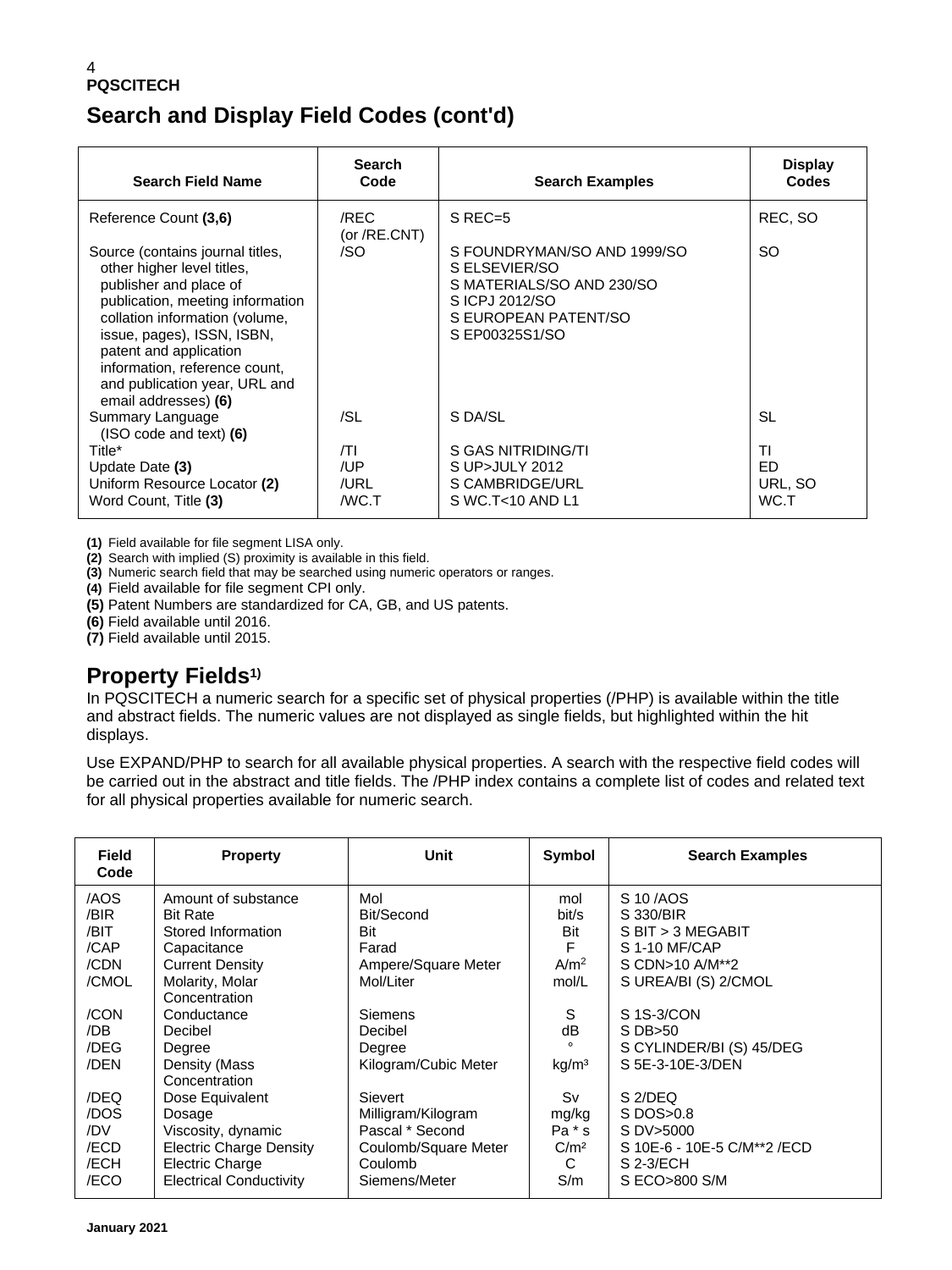# **Property Fields1) (cont'd)**

| <b>Field</b><br>Code   | <b>Property</b>                            | <b>Unit</b>          | Symbol               | <b>Search Examples</b>                                           |
|------------------------|--------------------------------------------|----------------------|----------------------|------------------------------------------------------------------|
| /ELC                   | <b>Electric Current</b>                    | Ampere               | A                    | S 1-10/ELC                                                       |
| /ELF<br>/ENE           | <b>Electric Field</b>                      | Volt/Meter<br>Joule  | V/m<br>J             | S 650-700/ELF<br>S SEMICONDUCT? (10A) 20-30                      |
|                        | Energy                                     |                      |                      | /ENE                                                             |
| /ERE                   | <b>Electrical Resistivity</b>              | Ohm * Meter          | Ohm * m              | S ERE>2                                                          |
| /FOR                   | Force                                      | Newton               | N                    | S 50 N / FOR                                                     |
| /FRE                   | Frequency                                  | Hertz                | Hz<br>IU             | S OSCILLAT?/BI (S) 1-3/FRE                                       |
| /IU<br>/KV             | International Unit<br>Viscosity, kinematic | none<br>Square       | $m^2/s$              | S IU>1000 (P) ANTIBIOTIC<br>S SILICON?/BI (5A) 10E-5 M**2/S /KV  |
|                        |                                            | Meter/Second         |                      |                                                                  |
| /LEN (or               | Length, Size                               | Meter                | m                    | <b>S 1-4/LEN</b>                                                 |
| /SIZ)                  |                                            |                      |                      |                                                                  |
| /LUME                  | Luminous Emittance,<br>Illuminance         | Lux                  | lx                   | S 10-50/LUME                                                     |
| /LUMF                  | Luminous Flux                              | Lumen                | Lm                   | S LUMF>1000                                                      |
| /LUMI                  | Luminous Intensity                         | Candela              | cd                   | S LUMI<4                                                         |
| /M                     | Mass                                       | Kilogram             | kg                   | S ALLOY/BI (30A) 1E-10-1E-5/M                                    |
| /MCH                   | Mass to Charge Ratio                       | none                 | m/z                  | S MCH=100                                                        |
| /MFD (or<br>/MFS)      | <b>Magnetic Flux Density</b>               | Tesla                | т                    | S MFD>102                                                        |
| /MFR (or               | Mass Flow Rate                             | Kilogram/Second      | kg/s                 | S MFR<0.1                                                        |
| /MFL)                  |                                            |                      |                      |                                                                  |
| /MM                    | <b>Molar Mass</b>                          | Gram/Mol             | g/mol                | S 2000-3000 G/MOL/MM                                             |
| /MOLS<br>/MVR          | Molality of Substance<br>Melt Volume Rate  | Mol/Kilogram<br>none | mol/kg<br>$g/10$ min | S 01.-10 MOL/KG/MOLS<br>S 3/MVR                                  |
| /NUC                   | <b>Nutrition Content</b>                   | none                 | g/100*kcal           | S NUC<100(XW)CARBOHYDRATE                                        |
| /PER                   | Percent (Proportionality)                  | none                 | %                    | S POLYMER?/AB (5A) 4/PER                                         |
| /PERA                  | Permittivity, Absolute                     | Farad/Meter          | F/m                  | S DIELECTRIC/BI (S) 4-4.1/PERA                                   |
| /PHV                   | pH Value                                   | pH                   | pH                   | S 7.4-7.6/PHV                                                    |
| /POW                   | Power                                      | Watt                 | W                    | S LIGHT/BI (S) ENERGY/BI (S) 350<br><b>WATT/POW</b>              |
| /PRES                  | Pressure                                   | Pascal               | Pa                   | S (VACUUM (5A) DISTILL?)/BI (S)                                  |
| (or $/P$ )<br>/RAD     | Radioactivity                              | Becquerel            | Bq                   | 1000-1100/PRES<br>S 10e-10-10e11/RAD                             |
| /RES                   | <b>Electrical Resistance</b>               | Ohm                  | Ohm                  | S SENSOR /BI (S) 10-100/RES                                      |
| /RSP                   | <b>Rotational Speed</b>                    | Revolution/Minute    | rpm                  | S 2-100/RSP (S) MACHINE/AB                                       |
| /SAR                   | Area /Surface Area                         | <b>Square Meter</b>  | m <sup>2</sup>       | S (COATING? OR FOIL?)/BI (S) 10-<br>100/SAR                      |
| /SOL                   | Solubility                                 | Gram/100 gram        | g/100 g              | S SOL>20 (10W) WATER                                             |
| /STSC                  | Surface Tension                            | Joule /Square Meter  | J/m <sup>2</sup>     | S 60 J/M**2/STSC                                                 |
| /TCO                   | <b>Thermal Conductivity</b>                | Watt/Meter * Kelvin  | W/m * K              | S 1/TCO (S) HEAT?                                                |
| /TEMP<br>(or $/T$ )    | Temperature                                | Kelvin               | K.                   | S (REACTION? (10A) ENZYM?) (S)<br>5/TEMP                         |
| /TIM                   | Time                                       | Second               | s                    | S ?INCUB?/BI (10A) 10-50/TIM                                     |
| /VEL (or               | Velocity                                   | Meter per Second     | m/s                  | S REDUC?/BI (S) 1E-3-5E-3/VEL                                    |
| $\mathcal{N}$<br>/VELA | Velocity, angular                          | Radian/Second        | rad/s                | S VELA>10                                                        |
| /VLR                   | <b>Volumetric Flow Rate</b>                | Cubic Meter/Second   | $m^3/s$              | S 1-2/VLR                                                        |
| /VOL                   | Volume                                     | <b>Cubic Meter</b>   | m <sup>3</sup>       | S 1E-8-2E-8/VOL.EX                                               |
| /VOLT                  | Voltage                                    | Volt                 | V                    | S POTENTIAL/BI (10A) 5E-3 V<br><volt<7e-3v< td=""></volt<7e-3v<> |

**(1)** Exponential format is recommended for the search of particularly high or low values, e.g. 1.8E+7 or 1.8E7 (for 18000000) and 9.2E-8 (for 0.000000092).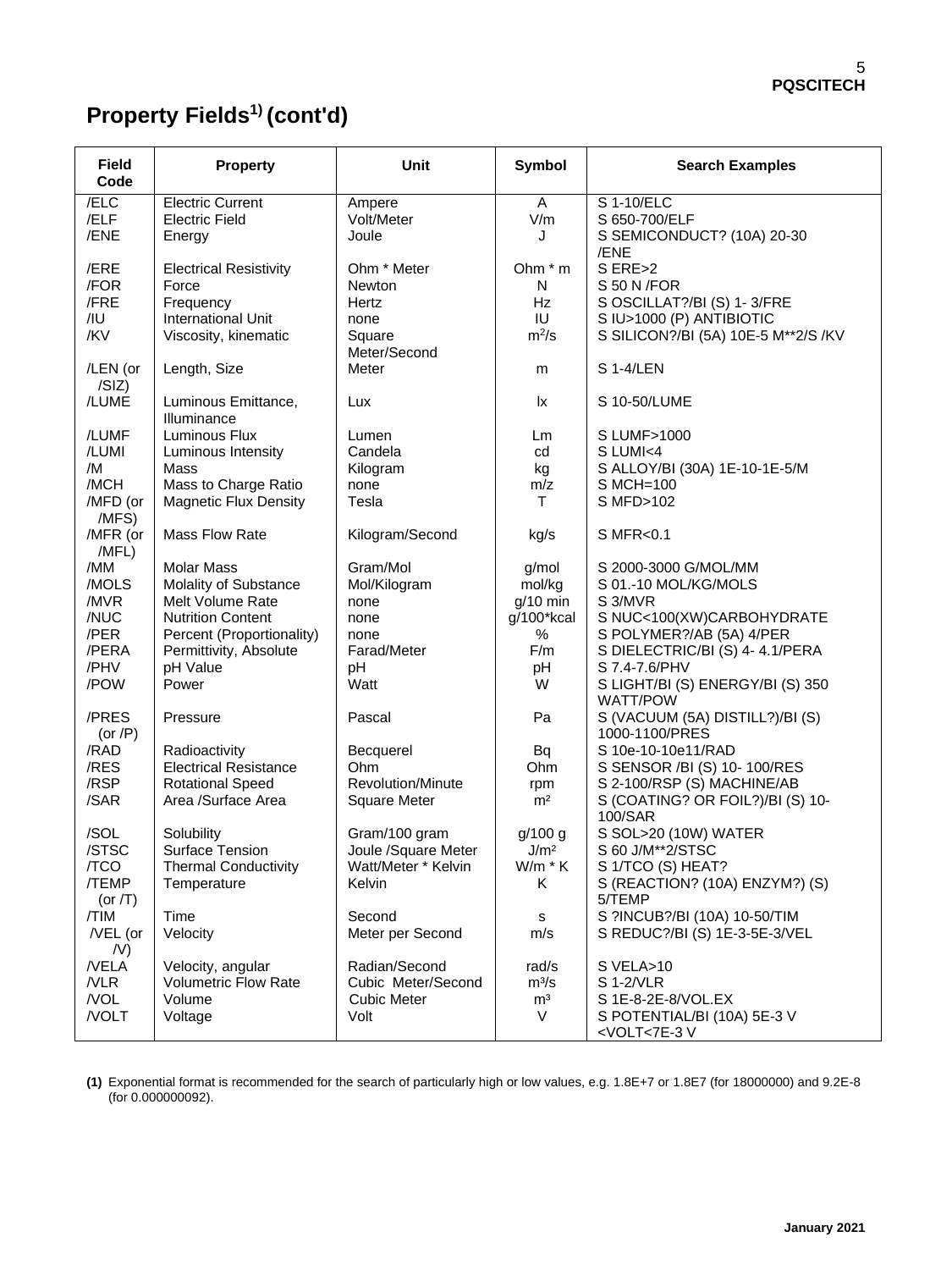### **DISPLAY and PRINT Formats**

Any combination of formats may be used to display or print answers. Multiple codes must be separated by spaces or commas, e.g., D L1 1-5 TI AU. The fields are displayed or printed in the order requested.

Hit-term highlighting is available for all fields. Highlighting must be ON during SEARCH to use the HIT, KWIC, and OCC formats.

| Format                                                                                                                                                                                                                                                                                                                                                                                                                       | <b>Content</b>                                                                                                                                                                                                                                                                                                                                                                                                                                                                                                                                                                                                                                                                                                                                                                                                                                                                                             | <b>Examples</b>                                                                                                                                                                                                                                                                                                                                                                                                                                      |
|------------------------------------------------------------------------------------------------------------------------------------------------------------------------------------------------------------------------------------------------------------------------------------------------------------------------------------------------------------------------------------------------------------------------------|------------------------------------------------------------------------------------------------------------------------------------------------------------------------------------------------------------------------------------------------------------------------------------------------------------------------------------------------------------------------------------------------------------------------------------------------------------------------------------------------------------------------------------------------------------------------------------------------------------------------------------------------------------------------------------------------------------------------------------------------------------------------------------------------------------------------------------------------------------------------------------------------------------|------------------------------------------------------------------------------------------------------------------------------------------------------------------------------------------------------------------------------------------------------------------------------------------------------------------------------------------------------------------------------------------------------------------------------------------------------|
| AB<br>ALI (5)<br>AN<br>AU<br>AV(1,6)<br>CC(5)<br>CCA (5)<br>CS(5)<br><b>CT</b><br>DN<br>DT (TC)<br><b>ED</b><br>EML (2,5)<br>FA<br>FTDOI(2)<br>IN $(5)$<br>ISN(2)<br>JT (2)<br>LA<br>MD (2,3,5)<br>ML (2,3,5)<br>MO(2,3,5)<br>MT (2,5)<br>MY (2,3,5)<br>NR.<br><b>NTE</b><br>PA (5)<br>PB (2)<br>PD (2)<br>PI (PN) (5)<br>PUI<br>PY (2)<br>REC (RE.CNT) (2)<br>SL(5)<br>SO<br>TI<br>UP(2)<br><b>URL (2)</b><br>UT<br>WC.T(2) | Abstract<br>Alloy Indexing Term<br><b>Accession Number</b><br>Author<br>Availability<br><b>Classification Code</b><br><b>Classification Code Alloy</b><br>Corporate Source<br><b>Controlled Term</b><br>Document Number<br>Document Type<br><b>Entry Date</b><br>E-mail Address<br><b>Field Availability</b><br>Digital Object Identifier<br>Inventor<br>International Standard (Document) Number<br>Journal Title<br>Language<br><b>Meeting Date</b><br><b>Meeting Location Title</b><br><b>Meeting Organizer</b><br><b>Meeting Title</b><br><b>Meeting Year</b><br>Number of Report<br>Note<br>Patent Assignee<br>Publisher<br><b>Publication Date</b><br>Patent Information<br>Publisher Item Identifier<br><b>Publication Year</b><br><b>Reference Count</b><br>Summary Language<br>Source<br><b>Title</b><br><b>Update Date</b><br>Uniform Resource Locator<br>Uncontrolled Term<br>Word Count, Title | D TI AB<br>D ALI<br>D 1-5 AN<br>D AU TI<br>D AV<br>D CC<br>D CCA<br>D <sub>CS</sub><br>D CT<br>D DN<br>D DT<br>D ED<br>D EML<br>D FA<br><b>D FTDOI</b><br>D IN<br>D ISN<br>D JT<br>D LA TI<br>D MD<br>D ML<br>D MO<br>D MT<br>D MY<br>D <sub>NR</sub><br>D NTE<br>D PA<br>D <sub>PB</sub><br>D <sub>PD</sub><br>D <sub>PI</sub><br>D PUI<br>D <sub>PY</sub><br>D REC<br>D <sub>SL</sub><br>D SO<br>D TI 1-3<br>D UP<br><b>DURL</b><br>D UT<br>D WC.T |
| ABS<br><b>ALL</b><br>DALL<br><b>IALL</b><br><b>BIB</b><br><b>IBIB</b><br><b>IND</b><br>SCAN (4)<br>TRIAL (TRI, SAM,<br>SAMPLE, FREE)                                                                                                                                                                                                                                                                                         | AN, AB<br>AN, DN, TI, AU, IN, CS, PA, PI, NR, SO, NTE, PUI, DT, FS, LA, SL, AV,<br>ED, AB, CC, CT, UT, ALI, CCA<br>ALL, with delimiter for post processing<br>ALL, indented with text labels<br>AN, DN, TI, AU, IN, CS, PA, PI, NR, SO, NTE, PUI, DT, FS, LA, SL, AV,<br>ED (BIB is the default)<br>BIB, indented with text labels<br>AN, CC, CT, ALI, CCA, UT<br>TI, CC, CT (random display without answer numbers)<br>AN, TI, CC, CT, ALI, CCA, UT                                                                                                                                                                                                                                                                                                                                                                                                                                                       | D ABS<br>D 1-3 ALL<br><b>D DALL</b><br>D IALL<br>D 8 BIB<br>D IBIB<br>D IND<br>D SCAN<br>D TRI                                                                                                                                                                                                                                                                                                                                                       |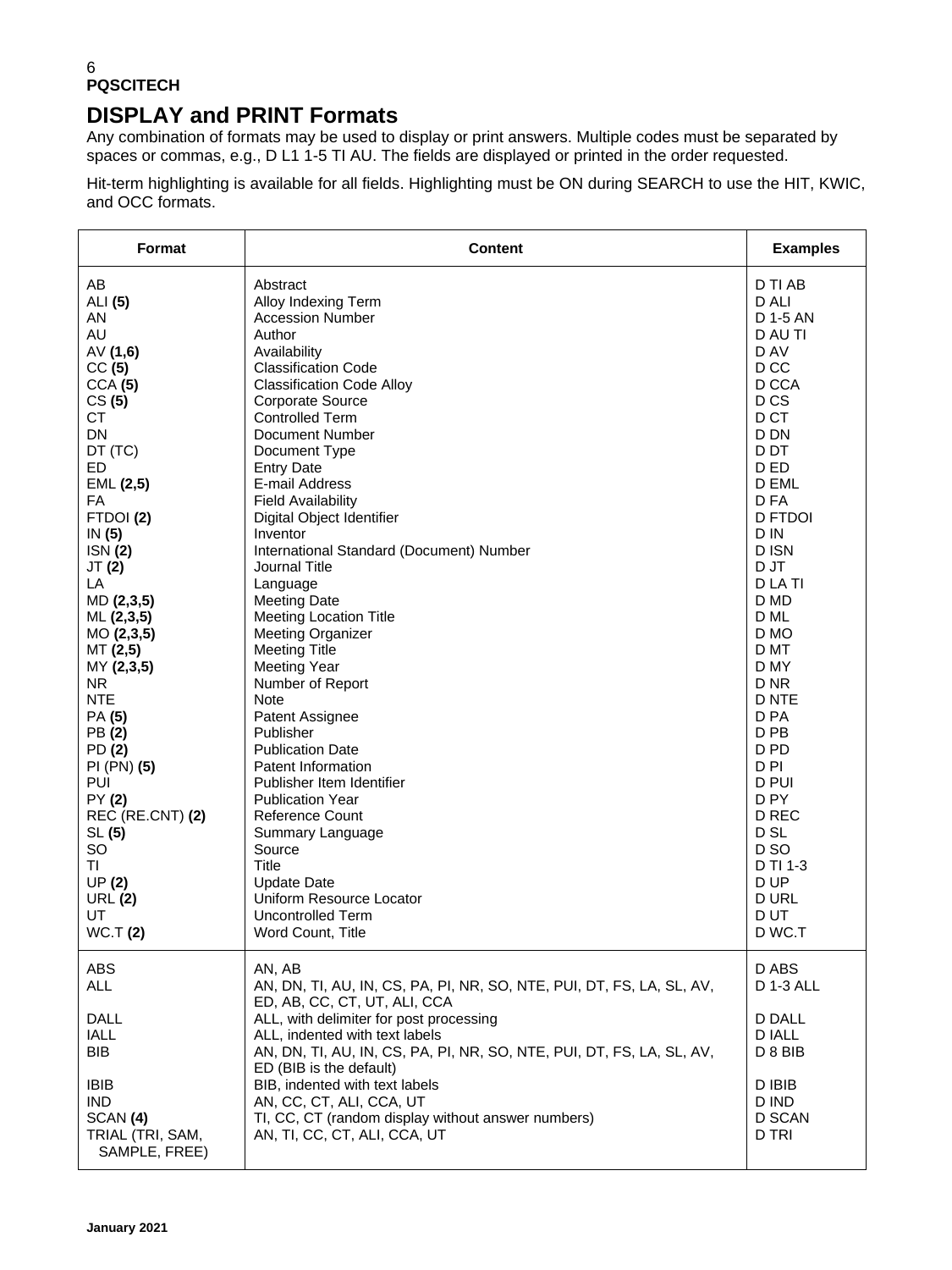### **DISPLAY and PRINT Formats (cont'd)**

| Format     | <b>Content</b>                                                        | <b>Examples</b> |
|------------|-----------------------------------------------------------------------|-----------------|
| HIT        | Hit term(s) and field(s)                                              | D HIT           |
| KWIC       | Up to 50 words before and after hit term(s) (KeyWord-In-Context)      | D KWIC          |
| <b>OCC</b> | Number of occurrences of hit term(s) and field(s) in which they occur | D OCC           |

**(1)** Field available for file segment LISA only.

**(2)** Custom display only.

**(3)** Field available for file segment CPI only.

**(4)** SCAN must be specified on the command line, i.e., D SCAN or DISPLAY SCAN.

**(5)** Field available until 2016.

**(6)** Field available until 2015.

# **SELECT, ANALYZE, and SORT Fields**

The SELECT command is used to create E-numbers containing terms taken from the specified field in an answer set.

The ANALYZE command is used to create an L-number containing terms taken from the specified field in an answer set.

The SORT command is used to rearrange the search results in either alphabetic or numeric order of the specified field(s).

| <b>Field Name</b>                         | <b>Field Code</b> | <b>ANALYZE/</b><br>SELECT(1) | <b>SORT</b> |
|-------------------------------------------|-------------------|------------------------------|-------------|
| Abstract                                  | AB                | Y                            | N           |
| Alloy Indexing Term (6)                   | ALI               | Y                            | Υ           |
| <b>Accession Number</b>                   | AN                | Υ                            | Υ           |
| Author                                    | AU                | Υ                            | Υ           |
| Citation                                  | CIT (RE)          | Y(2,3)                       | N           |
| Classification Code (6)                   | CC                | Υ                            | Υ           |
| Classification Code Alloy (6)             | <b>CCA</b>        | Υ                            | Υ           |
| <b>Controlled Term</b>                    | <b>CT</b>         | Y                            | Υ           |
| Corporate Source (6)                      | <b>CS</b>         | Υ                            | Υ           |
| Digital Object Identifier                 | <b>FTDOI</b>      | N                            | Υ           |
| <b>Document Number</b>                    | DN                | Y                            | Y           |
| Document Type                             | DT (TC)           | Y                            | Y           |
| E-mail Address (6)                        | <b>EML</b>        | Υ                            | Υ           |
| <b>Entry Date</b>                         | <b>ED</b>         | Y                            | Υ           |
| <b>Field Availability</b>                 | FA                | Y                            | N           |
| Inventor (6)                              | IN                | Y                            | Υ           |
| International Standard (Document) Number  | <b>ISN</b>        | Y(4)                         | Υ           |
| <b>International Standard Book Number</b> | <b>ISBN</b>       | N                            | Υ           |
| International Standard Serial Number      | <b>ISSN</b>       | N                            | Υ           |
| Journal Title                             | <b>JT</b>         | Υ                            | Y           |
| Language                                  | LA                | Υ                            | Υ           |
| Meeting Date (6)                          | <b>MD</b>         | Υ                            | Υ           |
| Meeting Location (6)                      | <b>ML</b>         | Y                            | Υ           |
| Meeting Organizer (6)                     | <b>MO</b>         | Υ                            | Υ           |
| Meeting Title (6)                         | <b>MT</b>         | Υ                            | Υ           |
| Meeting Year (6)                          | MY                | Y                            | Y           |
| Note $(6)$                                | <b>NTE</b>        | Υ                            | Y           |
| Number of Report (6)                      | <b>NR</b>         | Y                            | Υ           |
| Occurrence Count of Hit Terms             | <b>OCC</b>        | N                            | Υ           |
| Patent Assignee (6)                       | <b>PA</b>         | Y                            | Υ           |
| Patent Country (6)                        | PC                | Υ                            | Υ           |
| Patent Number (6)                         | PN (PI)           | Υ                            | Υ           |
| <b>Publication Date</b>                   | <b>PD</b>         | Y                            | Υ           |
| <b>Publication Year</b>                   | PY                | Υ                            | Υ           |
| Publisher                                 | PB                | Υ                            | Υ           |
| Publisher Item Identifier                 | PUI               | Υ                            | Υ           |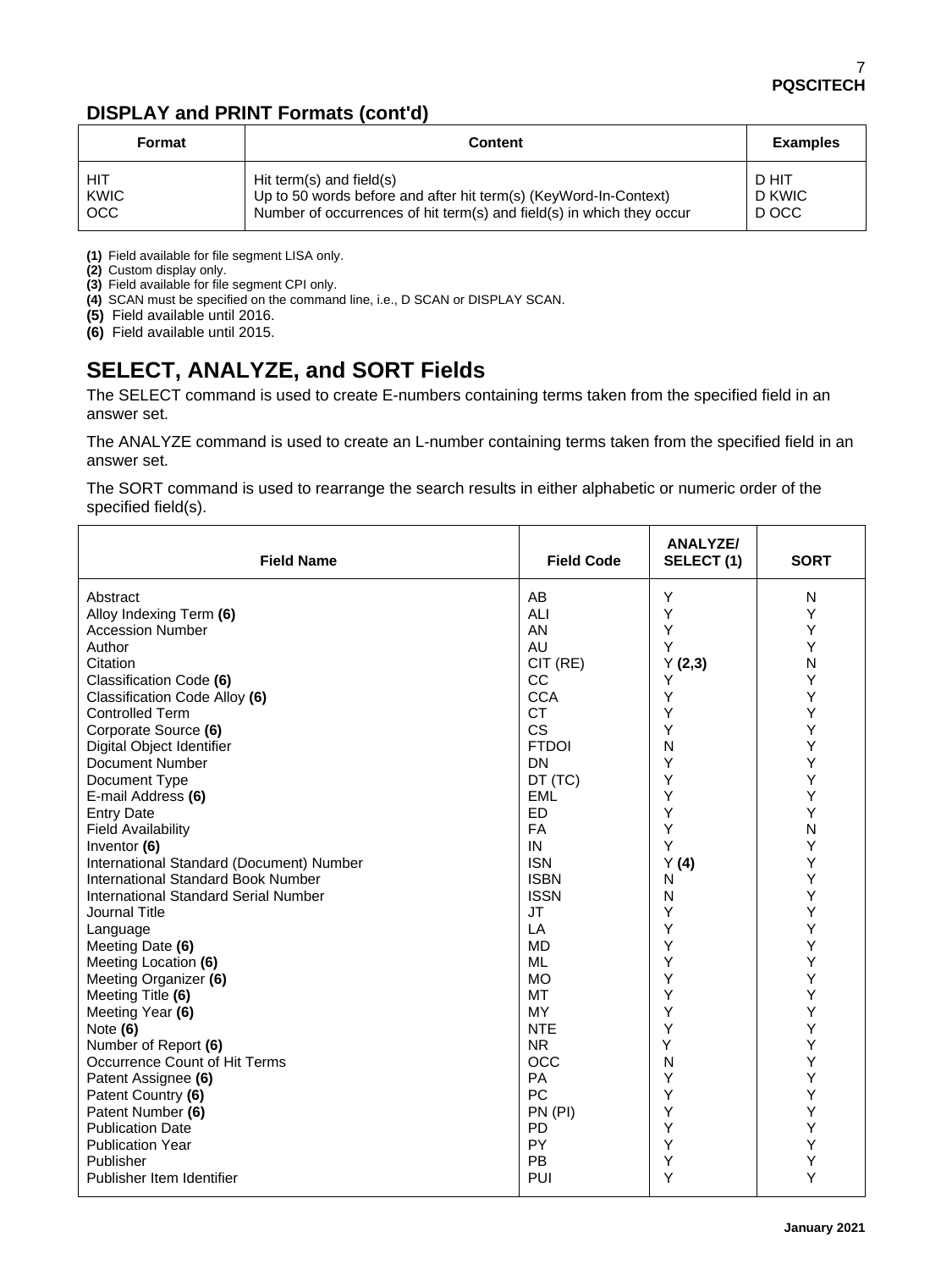# **SELECT, ANALYZE, and SORT Fields (cont'd)**

| <b>Field Name</b>        | <b>Field Code</b> | <b>ANALYZE/</b><br>SELECT(1) | <b>SORT</b> |
|--------------------------|-------------------|------------------------------|-------------|
| Reference Count (6)      | REC (RE.CNT)      |                              |             |
| Source                   | <b>SO</b>         | (5)                          |             |
| Summary Language (6)     | SL                |                              |             |
| Title                    | ΤI                | Y (default)                  |             |
| Uncontrolled Term        | UT                |                              |             |
| Uniform Resource Locator | URL               |                              |             |
| Update Date              | UP                |                              |             |
| Word Count, Title        | WC.T              |                              |             |

**(1)** HIT may be used to restrict terms extracted to terms that match the search expression used to create the answer set, e.g., SEL HIT TI.

- **(2)** SELECT or ANALYZE HIT are not valid with this field.
- **(3)** SELECT or ANALYZE CIT allows you to extract the reference from the source documents in this file and have them automatically converted to a citation format for searching in the SCISEARCH file. SEL or ANALYZE CIT extracts first author, publication year, volume, first page, with a truncation symbol and with /RE appended to the terms created by SELECT.
- **(4)** Selects or analyzes ISSN and ISBN with /ISN appended to the terms created by SELECT.
- **(5)** Selects or analyzes ISSN and ISBN with /SO appended to the terms created by SELECT.
- **(6)** Field available until 2016.

# **Sample Records**

**DISPLAY ALL OF PATENT**<br>AN 2012:265427 POSCITECH

- AN 2012:265427<br>DN 16501995 16501995
- 
- TI Method of triggering a transfer of data stored in a database
- IN Degraeve, Michel<br>PA Mobile2Web (US)
- PA Mobile2Web (US) S.A. (Luxembourg, LU)<br>PI US 43284 20120327
- PI US 43284<br>SO Applicat
- SO Application Information: 13/019,894, 2 Feb. 2011
- DT Patent<br>FS Mechan
- Mechanical & Transportation Engineering Abstracts (MT); METADEX (MD); ANTE: Abstracts in New Technologies and Engineering (AN); Aerospace & High Technology Database (AH)<br>LA English
- English
- ED Entered STN: 11 Jun 2012
- Last updated on STN: 11 Jun 2012
- AB A method of sending data stored in a database from a sender to a recipient, which are mobile phone users, in relationship with a manager that defines a managing software application, wherein database and the manager are in connection with a website, involves entering into a connection between the sender and the manager. The sender enters into the connection with the manager and provides sender identification to the manager. Further, the method involves transferring an identifier to the manager, wherein the sender transfers the identifier that comprises at least a recipient's mobile phone number. Further, the method involves associating an e-mail address or a URL address with the identifier by the manager.<br>CC 61 Design Pr
- 61 Design Principles (MT); 71 General and Nonclassified (MD); Yes (AN); 99 General (AH)<br>CT Cell phones: Da

Cell phones; Databases; Electronic mail; Joints; Software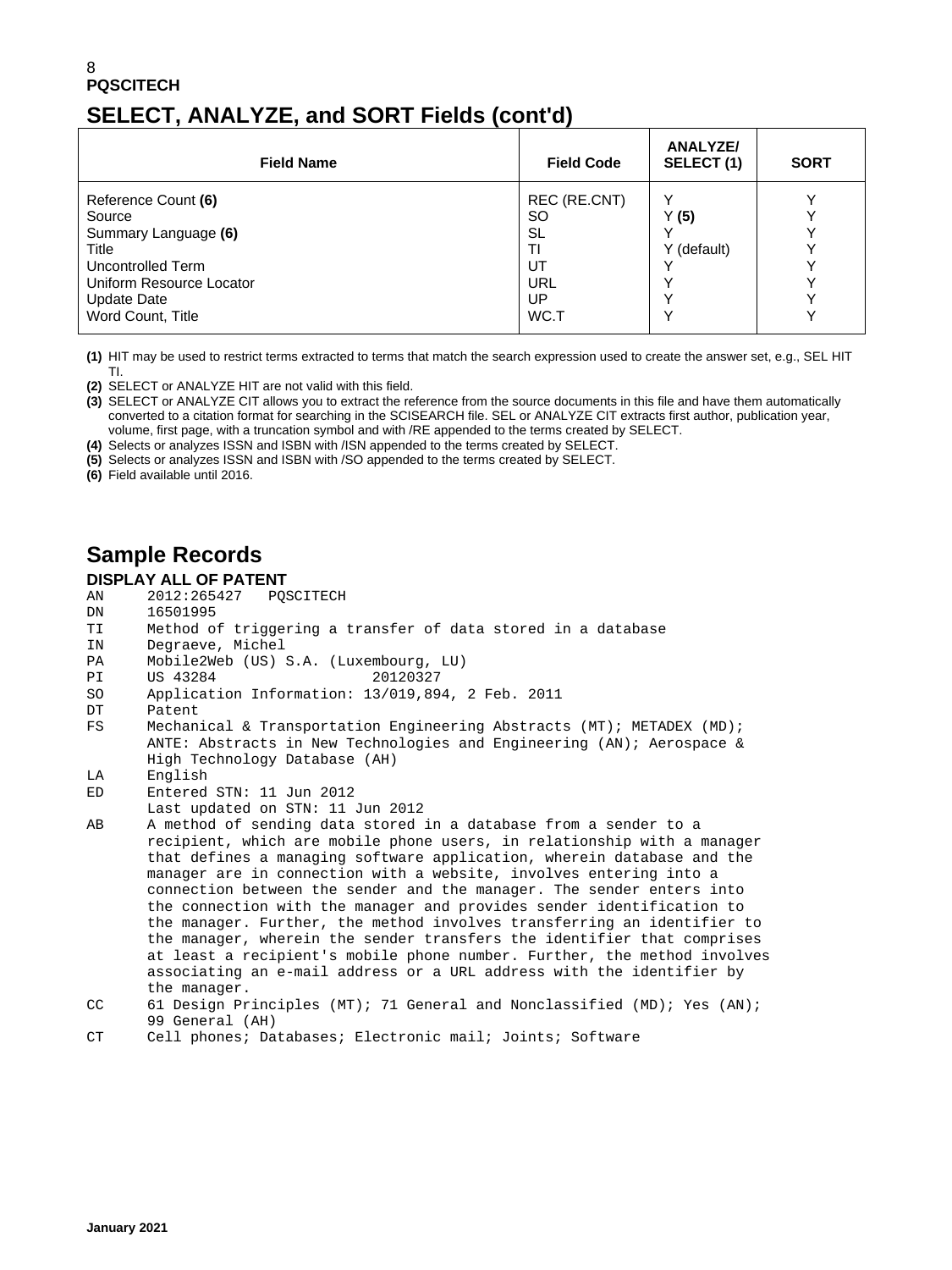#### **DISPLAY IBIB OF JOURNAL**

| ACCESSION NUMBER:      | 2012:244916 POSCITECH                                   |
|------------------------|---------------------------------------------------------|
| DOCUMENT NUMBER:       | 16086305                                                |
| TITLE:                 | Comparison of performance and combustion parameters in  |
|                        | a heavy-duty diesel engine fueled with                  |
|                        | iso-butanol/diesel fuel blends                          |
| AUTHOR(S):             | Ozsezen, Ahmet Necati; Turkcan, Ali; Sayin, Cenk;       |
|                        | Canakci, Mustafa                                        |
| CORPORATE SOURCE:      | Department of Automotive Engineering Technology,        |
|                        | Kocaeli University, Izmit 41380, Turkey                 |
| SOURCE:                | Energy Exploration & Exploitation [Energy Explor.       |
|                        | Exploit.]. Vol. 29, no. 5, pp. 525-541. Oct 2011.       |
|                        | ISSN: 0144-5987                                         |
|                        | DOI: 10.1260/0144-5987.29.5.525                         |
|                        | Published by: Multi-Science Publishing Co. Ltd., 5      |
|                        | Wates Way Brentwood Essex CM15 9TB United Kingdom       |
|                        | URL (Document):                                         |
|                        | $http://multi-$                                         |
|                        | science.metapress.com/link.asp?target=contributi on&;   |
|                        | id=H3475114LU446520                                     |
| PUBL. ITEM IDENTIFIER: | H3475114LU446520                                        |
| DOCUMENT TYPE:         | Journal; Article                                        |
| FILE SEGMENT:          | Mechanical & Transportation Engineering Abstracts (MT); |
|                        | Environmental Engineering Abstracts (EN); Electronics   |
|                        | and Communications Abstracts (EA); CSA / ASCE Civil     |
|                        | Engineering Abstracts (CE)                              |
| LANGUAGE:              | English                                                 |
| SUMMARY LANGUAGE:      | English                                                 |
| ENTRY DATE:            | Entered STN: 11 Jun 2012                                |
|                        | Last updated on STN: 11 Jun 2012                        |

- **DISPLAY ALL OF BOOK** AN 2012:180886
- DN 13451814<br>TT Mixing i
- Mixing in Stratified Parallel flows and Implications for Mixing Efficiency<br>AII Mashavek
- AU Mashayek, A; Peltier, W R<br>CS Physics, University of To:
- Physics, University of Toronto, Toronto, Ontario, ON, Canada EMAIL: amashaye@atmosp.physics.utoronto.ca<br>SO Proceedings from the 2010 AGU Ocean Scienc Proceedings from the 2010 AGU Ocean Sciences Meeting. [np]. 22-26 Feb
- 2010. Published by: American Geophysical Union, 2000 Florida Ave., N.W. Washington DC 20009 USA, [URL[:http://www.agu.org\]](http://www.agu.org/) Conference: 2010 Ocean Sciences Meeting, Portland, OR (USA), 22-26 Feb
- 2010<br>:NTE Abst
- NTE Abstracts Available<br>DT Conference; Book; SI
- DT Conference; Book; Short Communication<br>FS Oceanic Abstracts; ASFA 2: Ocean Techn Oceanic Abstracts; ASFA 2: Ocean Technology Policy & Non-Living Resources<br>
LA English
- LA English<br>ED Entered
- Entered STN: 11 Jun 2012
- Last updated on STN: 11 Jun 2012<br>AB The focus of our study is on the
- The focus of our study is on the efficiency of the mixing process in stratified shear layers. Certain areas of the oceans including the equatorial Pacific are known to be largely subjected to shear mixing. We investigate the transition process through which a two dimensional KelvinHelmhlotz (KH) instability becomes turbulent. KH billows are known to undergo merging processes. The braid region of the primary KH wave is also susceptible to a secondary shear instability which can happen before, during, or after the merging process. The KH billows are also known to be susceptible to three dimensional convective instabilities occurring in the outer regions of their billows in which isopycnals overturn which provides a fast route to turbulent collapse. Occurrence of the latter instability may eliminate the possibility of the merging